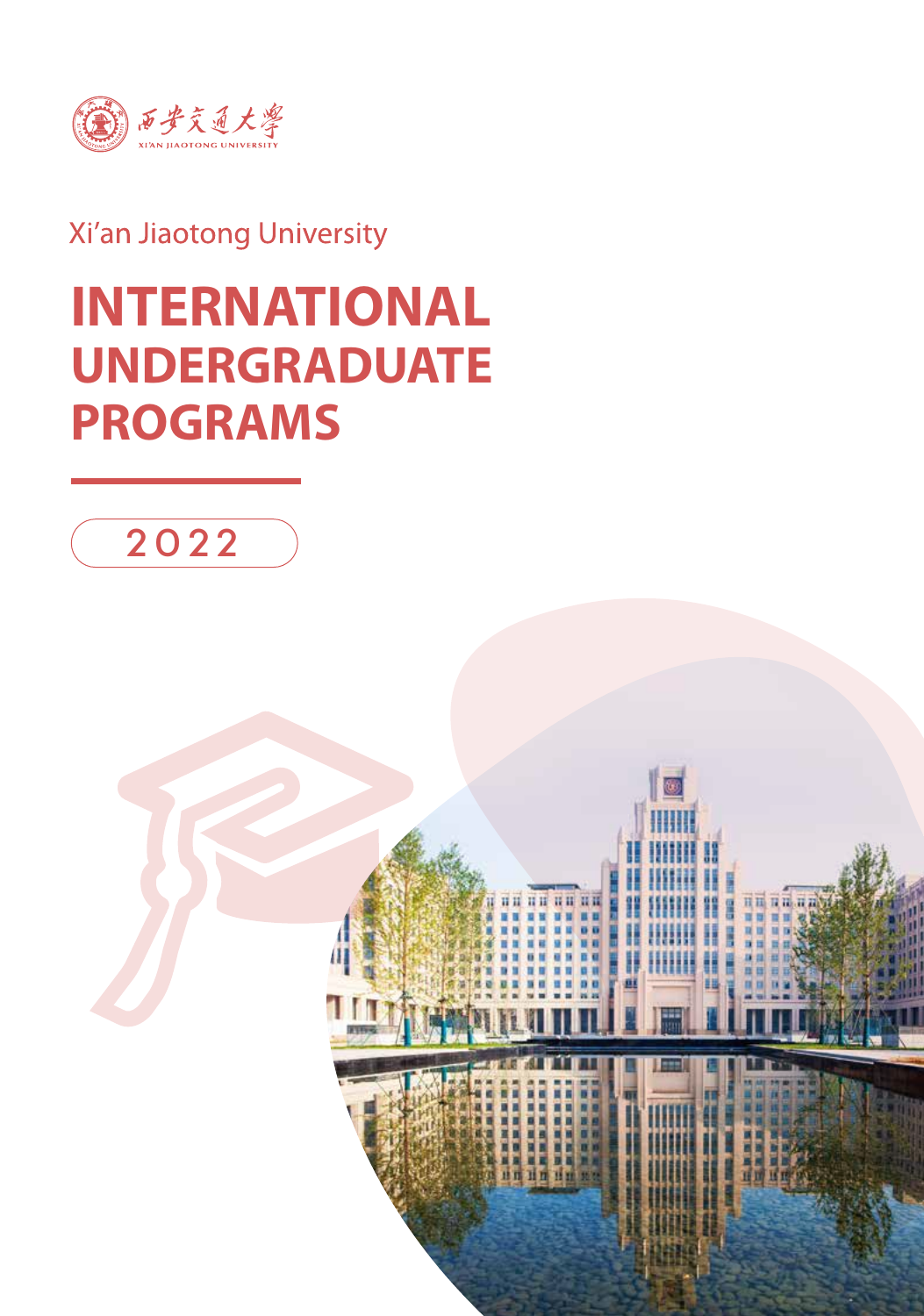Xi'an Jiaotong University (XJTU), established in 1896, is a national key university directly administered by the Ministry of Education of China. It is one of the top ten research universities in China and **the member of C9 League—China's Ivy League**. It is a comprehensive research university with academic advantages in science, engineering, management, medicine, economy, law and humanities.

As of 2020, there were a total of 2,891 international students from **134 countries studying** in XJTU Jiaotong University. In 2013, XJTU was awarded by the Ministry of Education of China as the **"Demonstration Base for International Education"** due to its outstanding performance in the work of international student education. **It is ranked No. 290 by QS World University Rankings 2022.**

 $\bullet$   $\bullet$   $\bullet$ 

### **Eligibility**

- 1. 18-25 years of age & with good health status;
- 2. Valid foreign ordinary passport;
- 3. High school / senior secondary or advanced diploma; (Applicants who are still in the last year of high school can provide expected graduation certificate for submitting application while the official diploma must be provided before Sep 1st, 2022 upon enrollment)
- 4. Language skills

Chinese taught program: Submit Chinese proficiency certificate. Proficiency must be above HSK 4 or equivalent. (Applicants who do not meet the language requirement are allowed to take foundation courses and get enrolled for degree program after passing the relevant review and exams; information and details for foundation program can be find in our website: http://sie.xjtu.edu.cn/)

English taught program: Submit English proficiency certificate. IELTS 6.0 or TOEFL 80 (or above), or other equivalent English proficiency certificates recognized by our university.

Native speakers of Chinese or English can be exempted from the corresponding language proficiency certificate after being recognized by our university.

5. Comply with the regulations of the Ministry of Education's document. [2020] No.12 and the relevant regulations of our university.

# **Application Time**

Chinese Taught Program: November 15th – June 30th English Taught Program: March 1st – June 30th

# **Application, Admission and Registration**

1. Online Application. Log in online application system of School of International

Education to upload the scanned copy of all the required documents;

Application system: http://isso.xjtu.edu.cn/recruit/login

- 2. Pay the application fee to complete your application The university will send application fee payment notice for application through system information/email to those who pass the initial review. Application is completed only when you pay fully the application fee within the required time. The registration fee is non-refundable;
- 3. Admission

Admission is given to the best applicants who are outstanding on the documents, scores, language skills and comprehensive

#### **Application Documents**

1. Xi'an Jiaotong University Application form for interna tional students. (Automatically formed after online application in XJTU system);

 $\bullet\bullet\bullet$ 

 $\bullet$   $\bullet$   $\bullet$ 

- 2. Notarized copies of senior high school graduation diploma, either in Chinese or English;
- 3. Notarized copies of high school academic transcripts, including courses taken and scores achieved;
- 4. Language certificate such as HSK, HSKK, TOEFL, IELTS (applicants whose mother tongue is Chinese/English are free from above certificate after getting approved from our school);
- 5. A recommendation letter written by high school headmaster or teachers (email, phone number and signature should be included.)
- 6. Study plan written in English or Chinese with no less than 600 characters or words;
- 7. Scanned copy of valid foreign ordinary passport;
- 8. Physical Examination Record for Foreigner (download at here and fill in Chinese or English. The applicant must strictly take all the examination as required by the Form. Leaving a blank or absence of suggestion and signature of the doctor or seal of the hospital will make the form invalid. The results are valid for six months.);
- 9. Non-criminal record;
- 10. Other supporting documents. (if you have any)

#### Notes:

 $\bullet\hspace{0.1cm} \bullet\hspace{0.1cm} \bullet\hspace{0.1cm} \bullet$ 

- a. Documents fail to meet the above requirements will be rejected;
- b. Please provide documents 2-10 in scanned copy and upload to the online application system of XJTU;
- c. Documents other than Chinese or English are required to be translated and notarized;
- d. During the review process, the school may require students to submit other materials if needed.

#### interview etc. Student should pay close attention to the application system and registered email; follow up the latest information such as academic review, pre-admission, tuition payment and acceptance information, etc.

4. Registration

Admitted student should strictly follow the instruction of the admission documents to register. The registration time is the beginning of September 2022, specific time depends on the admission letter. The original graduation certificate, language proficiency certificate, etc. will be checked again at the time of registration. Those who fail to provide certificate document or fail the certificate verification will be canceled the admission.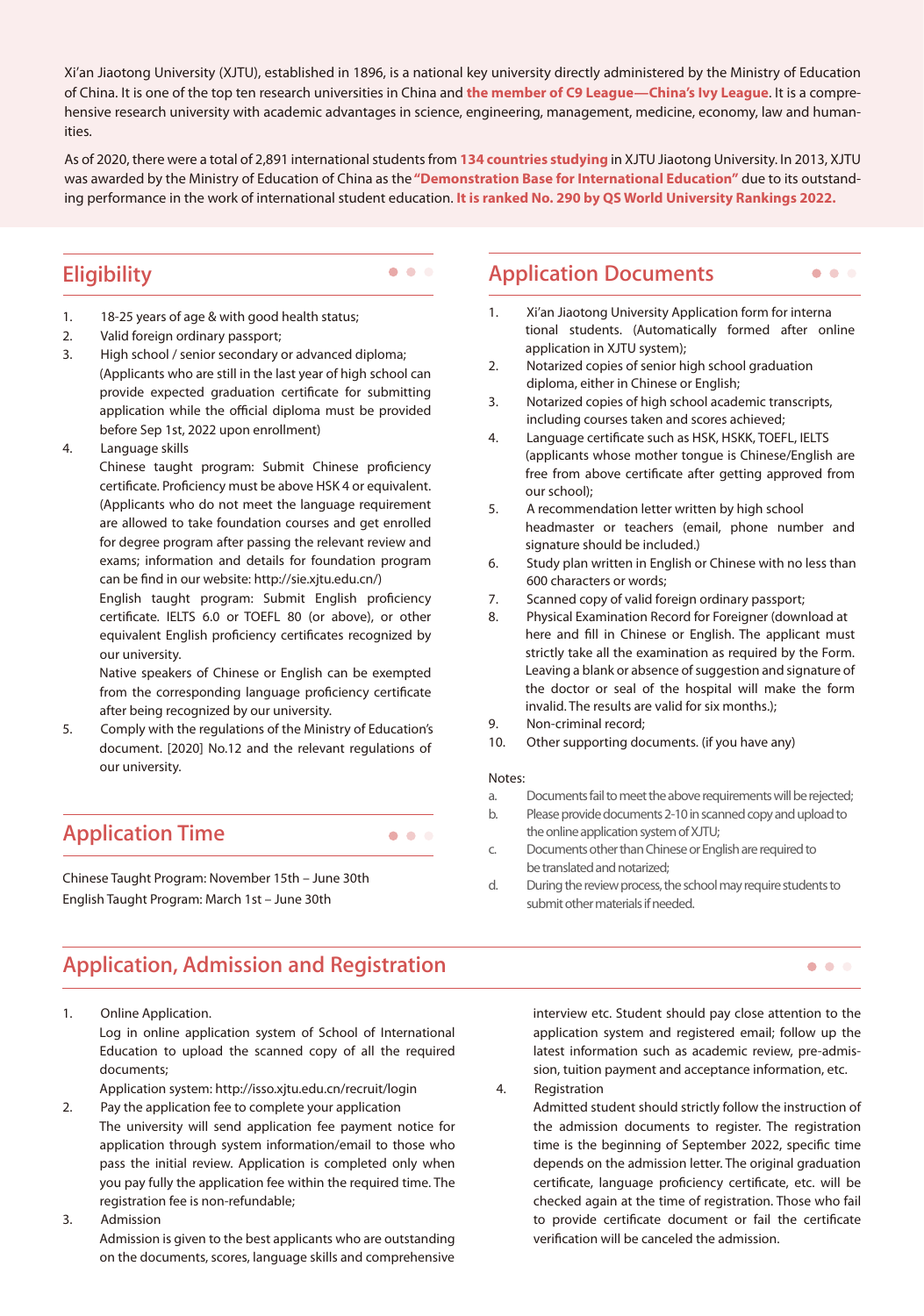## **Fee Standard**

| Category               | Science & Engineering<br>(RMB/Year) | Business\Economics\Humanities<br>(RMB/Year) | Arts\Medicine<br>(RMB/Year) | Dental Surgery<br>(RMB/Year) |
|------------------------|-------------------------------------|---------------------------------------------|-----------------------------|------------------------------|
| Chinese-taught Program | 22,000                              | 20,000                                      | 40,000                      |                              |
| English-taught Program |                                     |                                             | 40,000                      | 50,000                       |

#### **Accommodation fee**

 $\bullet$   $\bullet$   $\bullet$ 

 $\bullet$   $\bullet$   $\bullet$ 

It varies from RMB 8000 to 20000 every year based on the campus and type of room. For more information: http://sie.xjtu.edu.cn/

## **Application fee**

Self-sponsored program: RMB 500 Scholarship program: RMB 800

## **Scholarships**

#### **1. Chinese Government Scholarship**

Chinese Government Scholarship supports bachelor students to study Chinese-taught programs. Applicants must apply through dispatching authorities for overseas study of their home countries. When filling the application form, applicants must fill in "Xi'an Jiaotong University" as the first priority Institution.

#### **2. XJTU Siyuan Scholarship**

XJTU Siyuan Scholarship supports bachelor students to study Chinese-taught programs. Applicants can submit their applications directly in the International Student Application System of Xi'an Jiaotong University. The scholarship includes tuition and living expenses. Scholarship covers the first year of degree education; the following academic year shall be comprehensively evaluated according to the student's academic performance in the university.

#### **3. XJTU--Xi'an City Government Belt and Road Scholarship** Xi'an City Government Belt and Road Scholarship supports



**4. Shaanxi Sanqin International Student Scholarship, XJTU International Student Commendation Award**

Shaanxi Sanqin International Student Scholarship, XJTU International Student Commendation Award are one-time awards. It supports on campus self-funded international students. After the self-funded student entry the school, they can pay attention to relevant notices of the university and submit their application materials as required.

# **Contact Information**

Admission Office, School of International Education A922 Yi Fu Foreign Language Building Xi'an Jiaotong University, No. 28 Xianning West Road, Xian City Shaanxi Province, 710049, P.R. China Email: adm-sie@xjtu.edu.cn

Application system: http://isso.xjtu.edu.cn/recruit/login School website: http://sie.xjtu.edu.cn/en/index.htm University website: http://en.xjtu.edu.cn/

- @studyatXJTU
- @studyatxjtu
- @International Admission Office-XJTU



 $\bullet\bullet\bullet$ 

 $\bullet\hspace{0.1cm} \bullet\hspace{0.1cm}\bullet\hspace{0.1cm} \bullet$